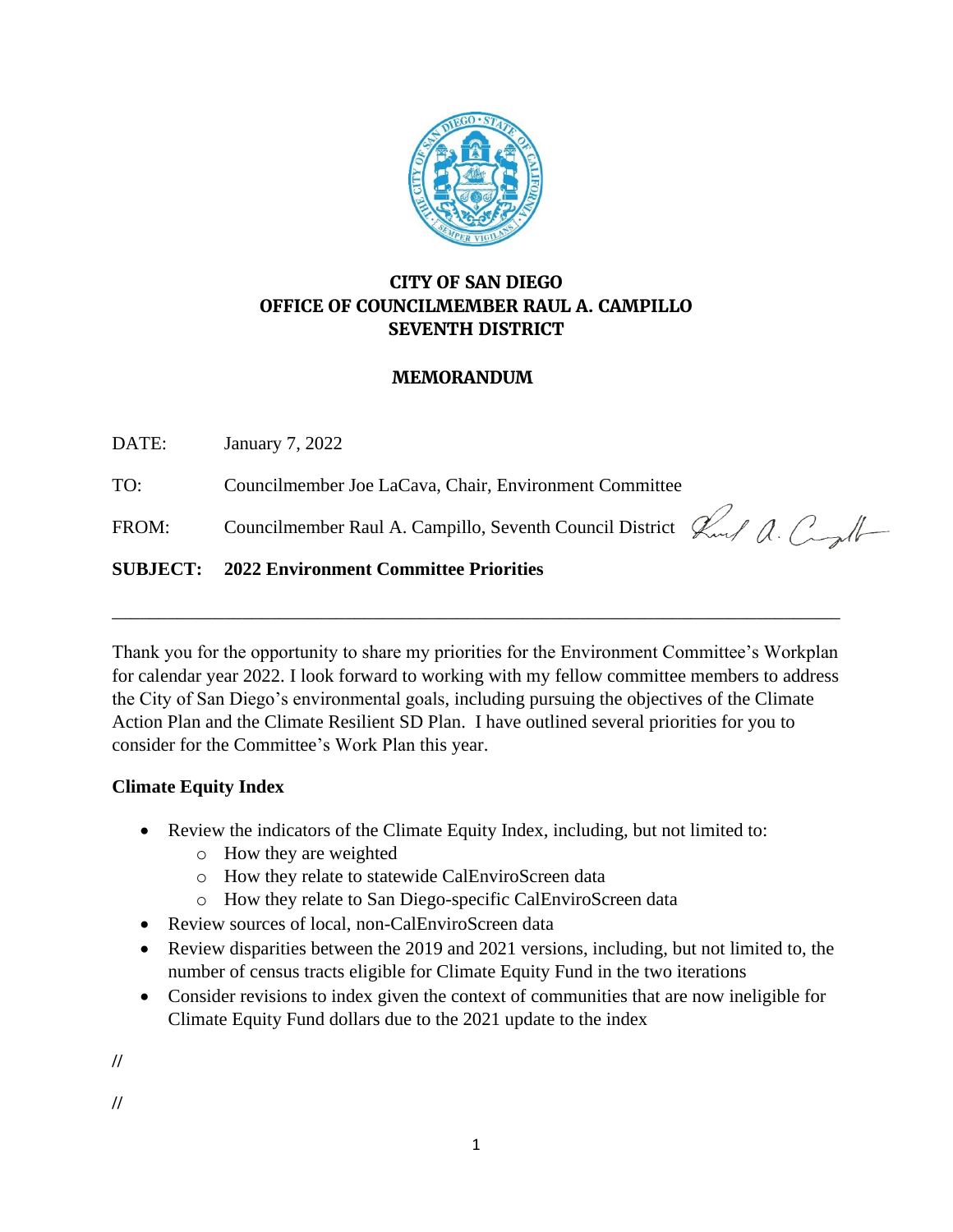### **San Diego River Park Master Plan**

• Receive update on San Diego River Park Master Plan regarding project coordination with City Departments and the Capital Improvements Program, regional partnerships with stakeholders on projects, a funding strategy, and an implementation plan

## **Equity-Focused Solar Expansion Program**

• Receive update regarding the new Equity-Focused Solar Expansion Program, approved by City Council as a part of the City's Energy Companion Agreement with SDG&E

## **Public Power Feasibility Study**

- Receive results of the Public Power Feasibility Study
- Receive update regarding the formation of a Public Power Task Force, approved at the October 2021 Rules Committee meeting

## **Air Pollution Reduction**

- Receive update from San Diego County Air Pollution Control District on Community Emissions Reduction Plan (CERP) to comply with AB 617
- Receive update on Port of San Diego's Maritime Clean Air Strategy, and its recently announced goal of requiring the transition of at least 40 percent of freight trucks that visit the terminals in Barrio Logan and National City to zero-emission by 2026, and diesel cargo-handling equipment to zero-emission technology by 2030
- Identify opportunities for collaboration with stakeholders, community members, and other government agencies

# **Climate Action Plan Update (CAP)**

- Review the Climate Action Plan Update, and ensure the inclusion of the following considerations:
	- o Expanding the City's Transportation Alternatives Program to incentivize transit for City employees
	- o Implementing Complete Streets to allow for more walking, biking and transit
	- o Incentives for Transit Oriented Development, Urban Infill Development, and developments that provide improved access to walking, biking and transit
- Ensure alignment with County's Regional Decarbonization Plan
- Review the CAP Implementation Plan, developed in response to recommendation #6 from the 2020 Audit on the City's Climate Action Plan

### **Climate Resilient SD**

• Receive update on the Climate Resilient SD Plan and progress updates from appropriate City Departments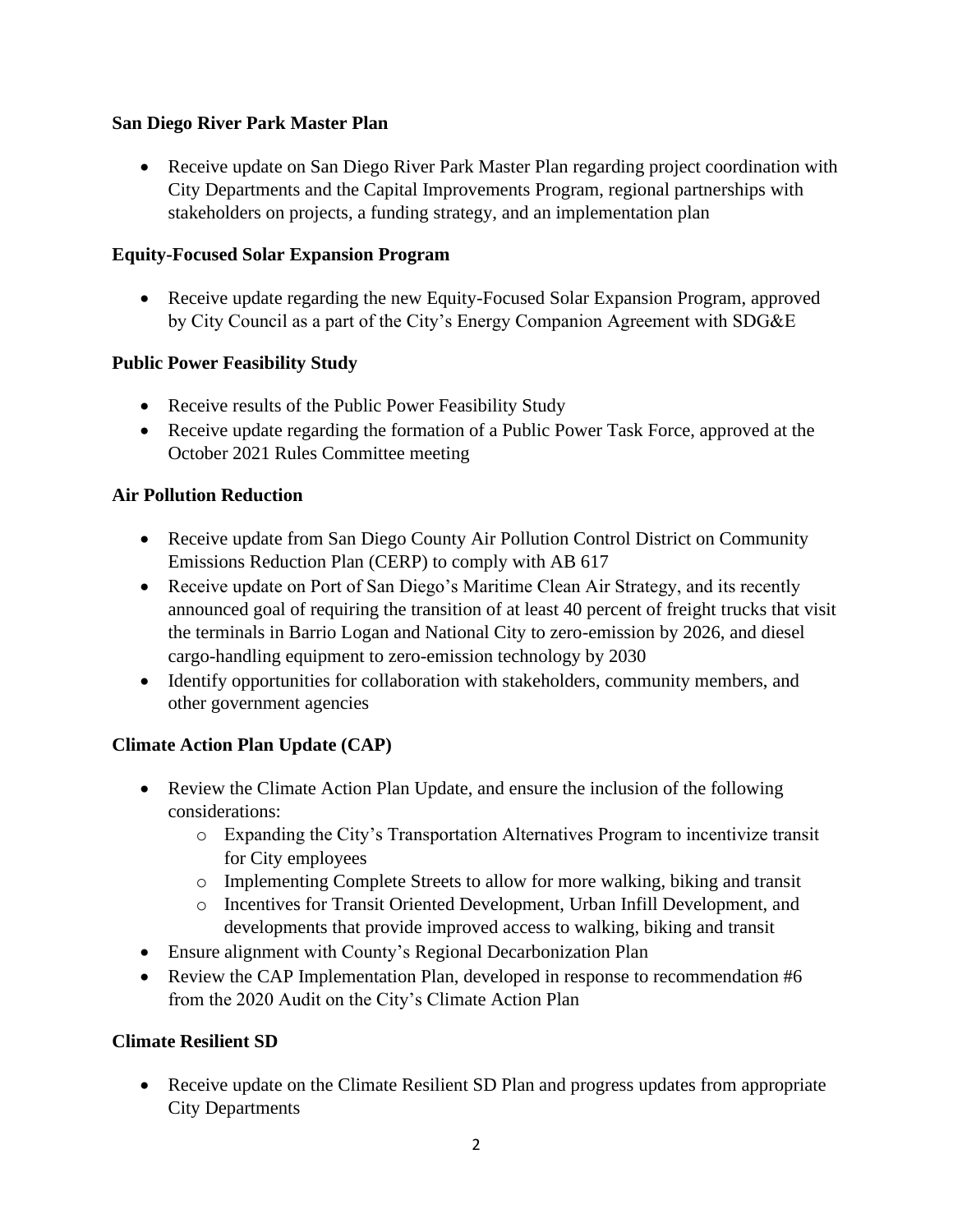## **Municipal Energy Implementation Plan**

- Review Municipal Energy Implementation Plan Update
- Ensure inclusion of a robust Electrification Strategy for the City's fleet, expansion of electric vehicle (EV) charging infrastructure, as well as a building electrification plan with equitable retrofitting and a just transition for workers
- Identify potential federal and state grants and infrastructure funding
- Align with County's Regional Decarbonization Plan

### **Open Space/Brush Management**

• Receive update from appropriate Departments on maintenance of open space and rightof-way areas of the City including proactive inspection of brush areas, fire prevention plans, open space preservation plans, and outreach/educational programs offered to City residents on preparedness/response.

### **Undergrounding**

• Receive update on the Utilities Undergrounding Program on updated timelines that align with new franchise agreement

#### **Environmental Justice Element**

• Review the Draft Environmental Justice Element to be adopted into the City's General Plan

#### **San Diego Community Power**

• Receive update from San Diego Community Power on the implementation of the Community Choice Aggregation program

## **Multiple Species Conservation Program (MSCP)/Multiple Habitat Protection Areas (MHPA)**

- The committee should consider the following to strengthen the City's commitment to the MSCP and the MHPA, including:
	- o An update on the MSCP Performance Audit prepared by the Office of the City Auditor
	- o A thorough review of the City's MHPA program
	- o An MHPA Needs Assessment to evaluate the program and generate potential recommendations for future planning, monitoring, and enforcement, and a budget for optimal management of the resource into the future.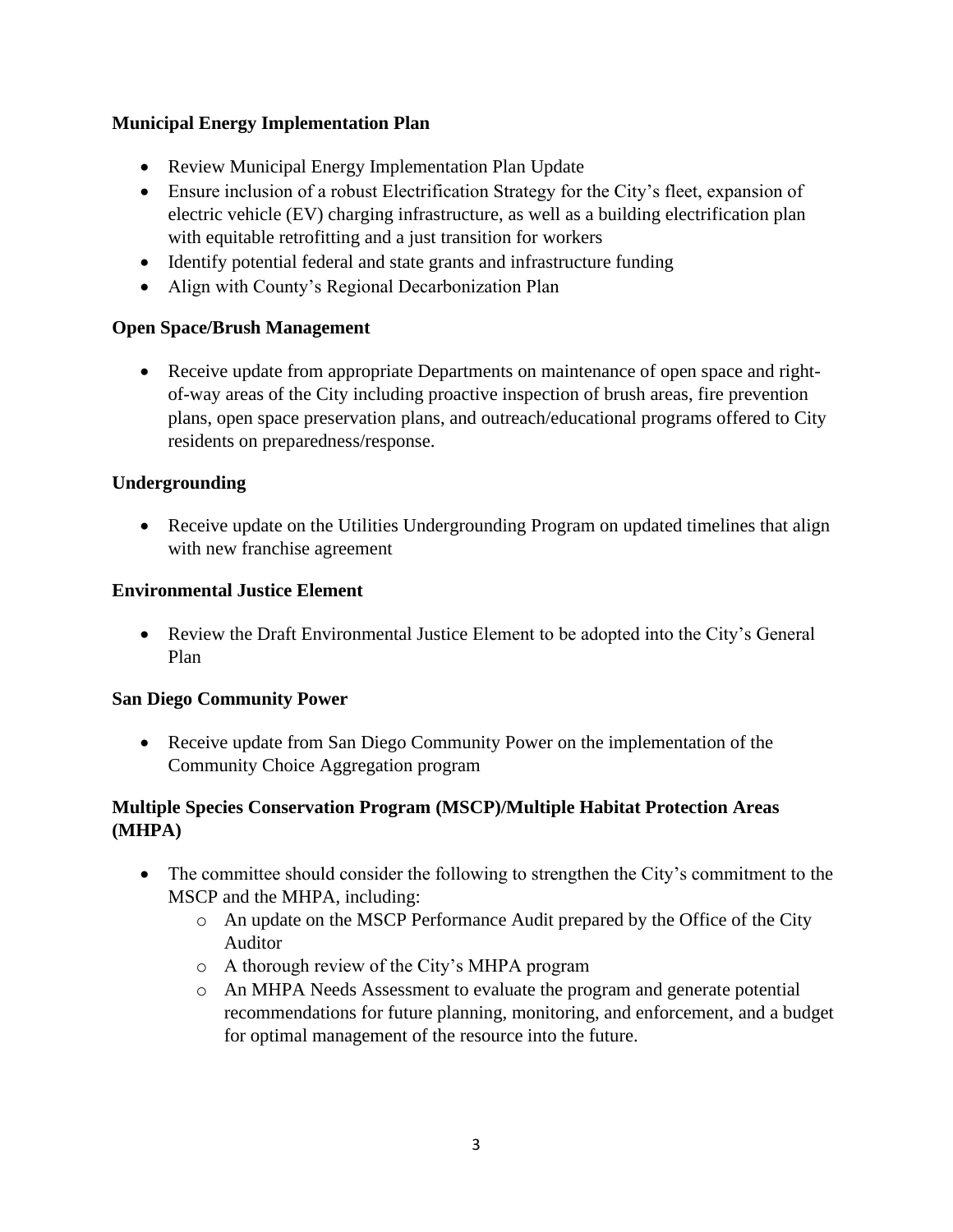## **Stormwater Funding Strategy**

• Receive update from the Stormwater Department on the future stormwater funding strategy

## **Urban Forestry Five-Year Plan**

- Receive update on the City's Five-Year Plan including status on implementing its three outlined goals
- Receive update on the City's Free Tree SD Program
- Review potential revisions to Plan, including to account for trees lost as part of residential or commercial development

## **Zero Waste**

- Receive update on progress to implement the City's Zero Waste Plan, which calls for 90 percent of trash to be diverted from landfills by 2035, with all trash diverted by 2040
- Review City's refuse collection policies and methane reduction efforts

### **SB 1383**

• Review SB 1383 compliance requirements, funding strategy and status of state provision of local grants for implementation

### **Water Cost of Service Study**

• Receive Cost of Service Study with details on the allocation of expenses to different customer classes and on potential rate adjustments

### **Maintenance of Water/Wastewater infrastructure**

- Review infrastructure needs of the Public Utilities Department to enable preventative maintenance of assets
- Review potential expansions of methane conversion engines to generate renewable energy and allow for cost savings

### **Street Sweeping Audit**

• Monitor implementation of the 2020 Audit on the City's Street Sweeping Program

# **Pure Water**

• Receive update on construction phase of Phase 1, planning phase of Phase 2, and on state and federal funding